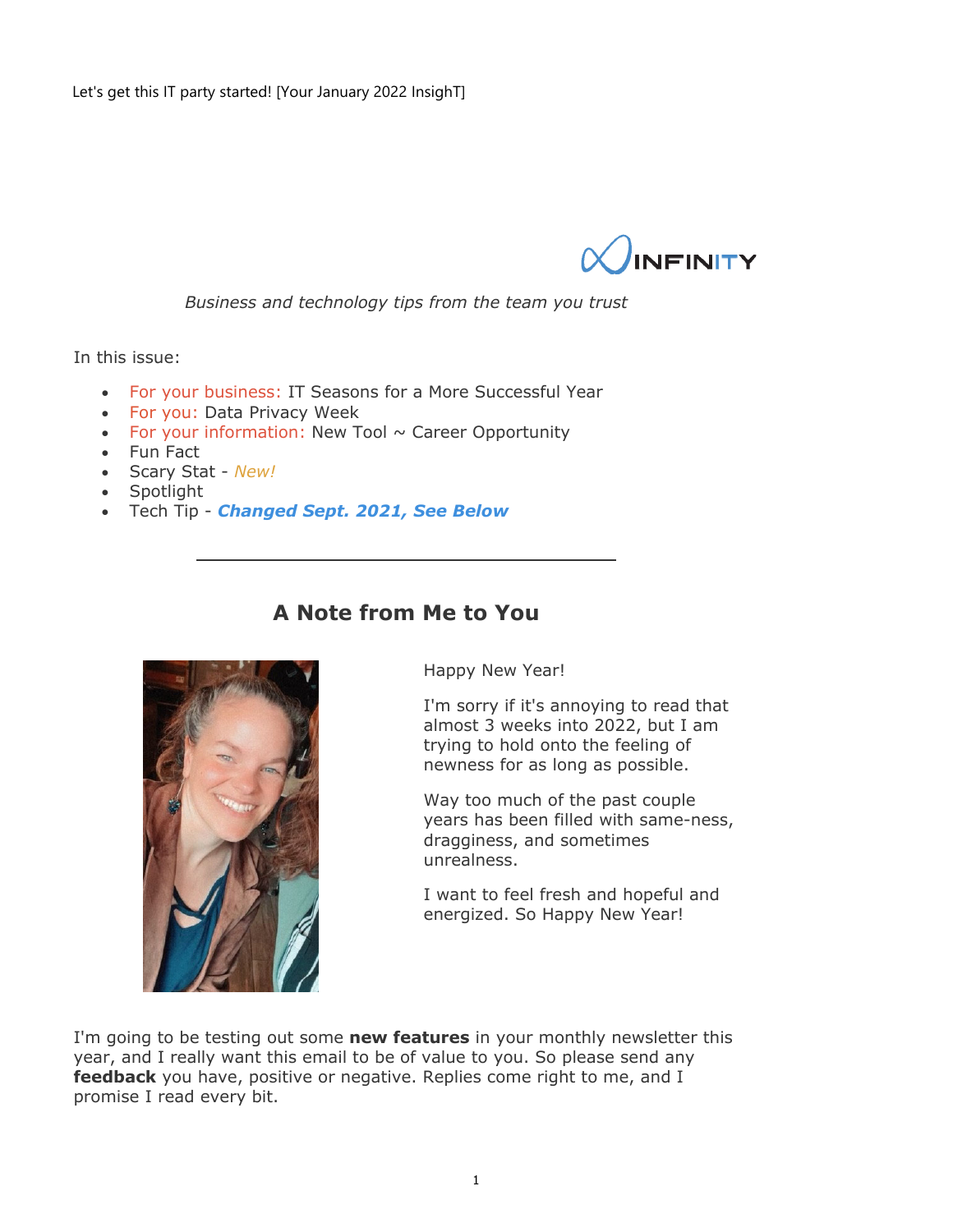Also, **thank you** for reading these messages. It truly does mean a lot to me.

And if you ever want to **stop getting them**, you can update your preferences using the handy button below, or by clicking the link at the bottom of every non-service email we send.

I don't want to lose you, but I know that's your call to make, not mine.

So here's to an amazing 2022!

I look forward to sharing it with you, and I wish you all the best it can bring.

Cat

**Update My Preferences**

# **NEWS YOU CAN USE**



## **How to Celebrate the I.T. Seasons of the Year to Strengthen Your Business (Video)**

First off, what are the I.T. Seasons?

Spoiler: we made them up.

But we did it to help guide you toward a stronger business and team throughout the year, as well as year over year. Even if you take just 1 of the ideas included, it's worth checking out.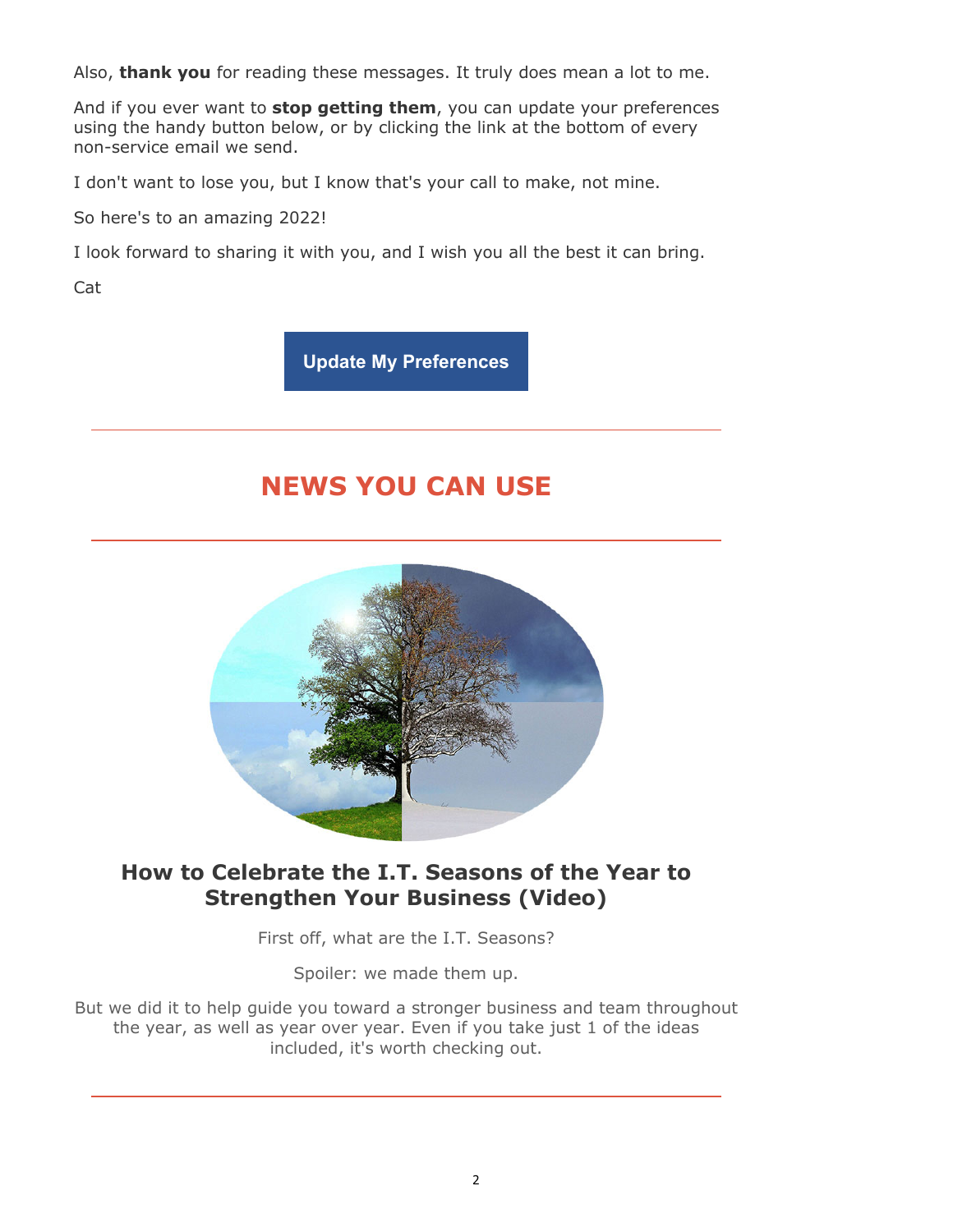

**Data Privacy Week** 

It used to be just 1 day. Now, our digital lives have made data privacy so important that it will be observed for an entire week.

Click the image to understand exactly what data privacy is and the risks we face by ignoring it. You'll get actionable ways to better protect yourself both personally and at work.

And before you skip this over, ask yourself 1 question:

"When was the last time I actually read the terms and conditions before agreeing?"

Catch up on older editions of the newsletter here.

**Newsletter Archive**

# **INSIDE INFINITY**

New Tool for You

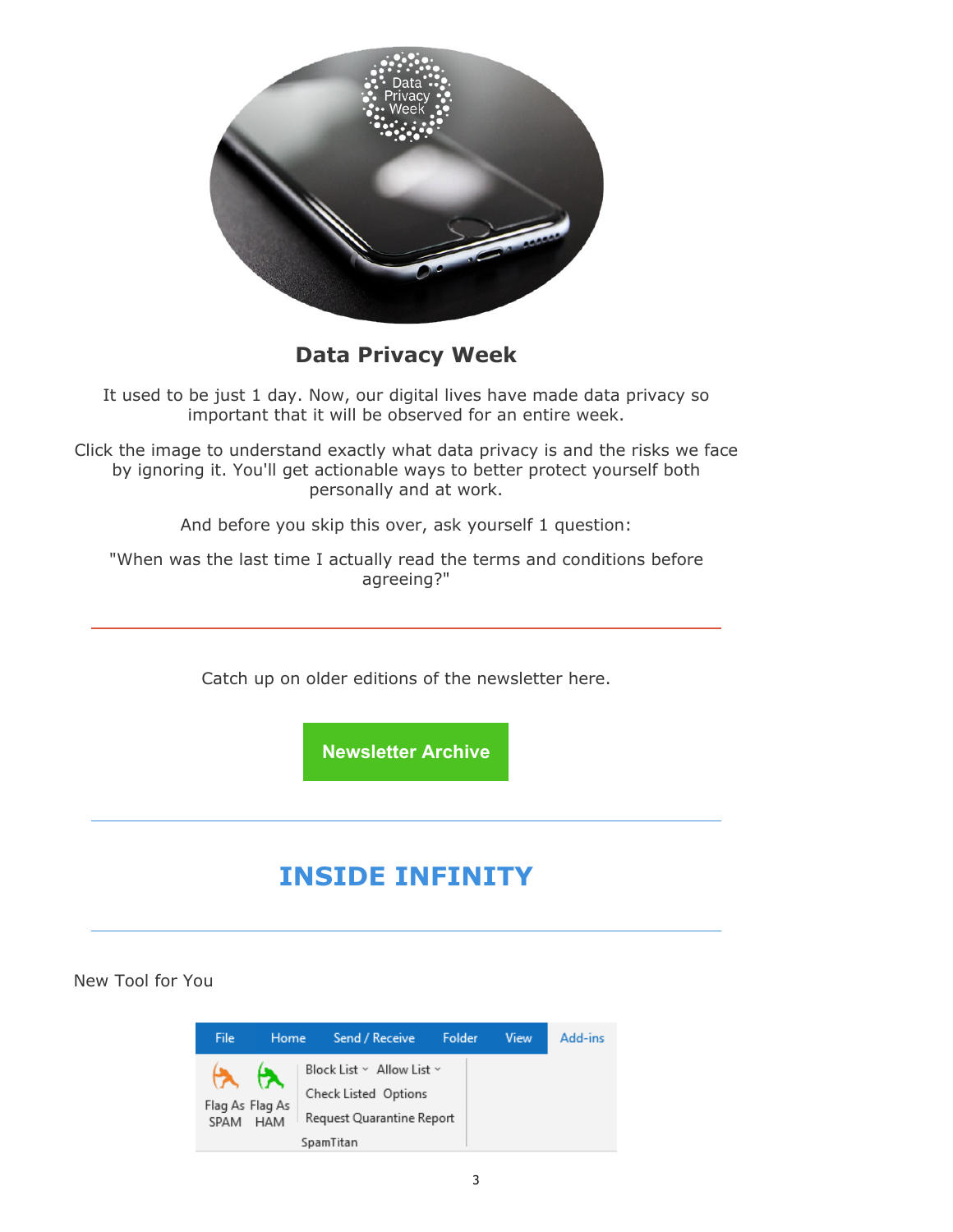This is a reminder about the new Outlook tool coming your way.

You should have received an email from Chuck, our CEO, on January 12th introducing it. There is nothing you have to do. But if you *want* to, you can click the image to download a pdf about your SpamTitan login.

The tool will launch January 27, and you will get more detailed information on the 26th.

### **Know Anyone?**



We're looking for that special someone.

Not a person to bring us Valentine's flowers or candy, but a real everyday hero.

Someone who can prioritize wisely, communicate clearly, and become a team leader. Does that sound like anyone you know? Send them to the link in the image, our Careers page, for details and to apply!

## **It's a Date (Events)**

- Data Privacy Week is **January 24-28**.
- The Savannah Downtown Business Association's Inaugural Golf Tournament happens **Tuesday, February 15.**

Employee Anniversaries:

- January 1 Cassidy 4 years
- January 28 Dejone 3 years

Join us on Facebook or LinkedIn to share in the celebration of these anniversaries and send your own message of congratulations.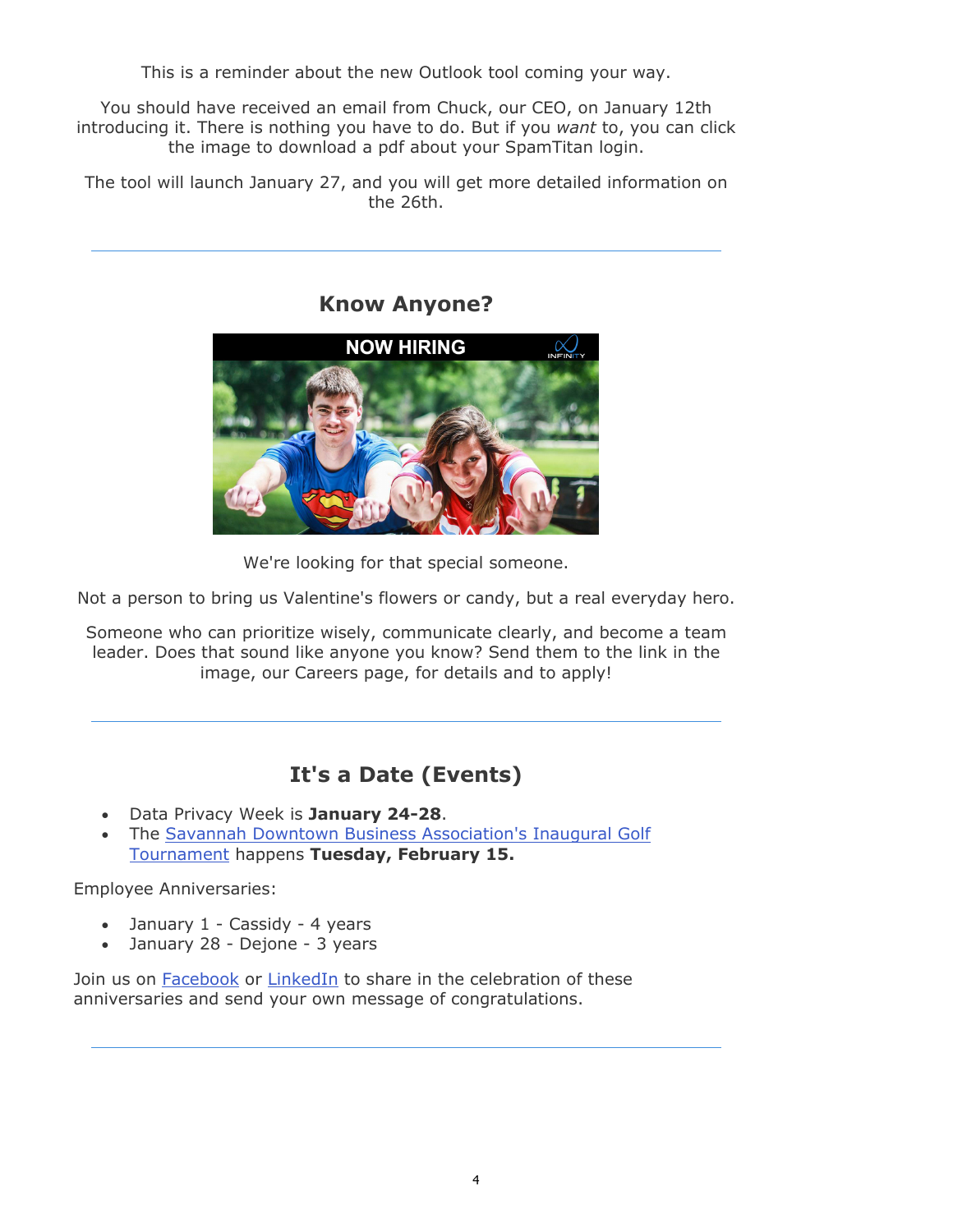

### **Did You Know?**

"The data collected by the vast majority of products people use every day isn't regulated. Since there are no federal privacy laws regulating many companies, they're pretty much free to do what they want with the data, unless a state has its own data privacy law (more on that below).

- In most states, companies can use, share, or sell any data they collect about you without notifying you that they're doing so.
- No national law standardizes when (or if) a company must notify you if your data is breached or exposed to unauthorized parties.
- If a company shares your data, including sensitive information such as your health or location, with third parties (like data brokers), those third parties can further sell it or share it without notifying you."

Source linked in next section.



#### **Scary Stat**

Only **3 out of all 50** US states have comprehensive data privacy laws to protect consumers.

However, bills are pending in 16 states, and 6 states have study committees or task forces.

[Click here to](https://www.nytimes.com/wirecutter/blog/state-of-privacy-laws-in-us/) view the map (about halfway down the page).

# **Community & Partner Spotlight**